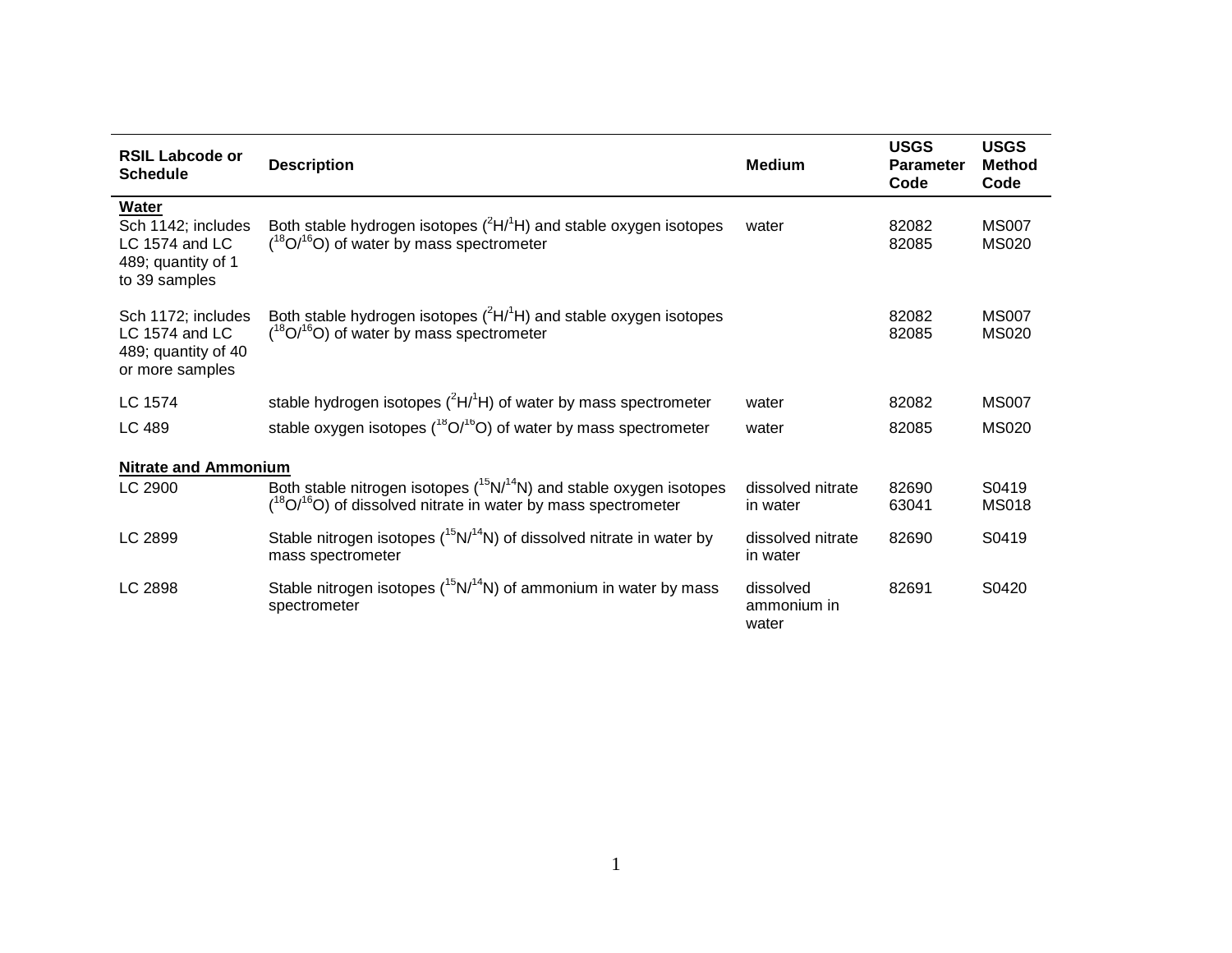| <b>RSIL Labcode or</b><br><b>Schedule</b>  | <b>Description</b>                                                                                                                                                                           | <b>Medium</b>                              | <b>USGS</b><br>Parameter<br>Code | <b>USGS</b><br><b>Method</b><br>Code |
|--------------------------------------------|----------------------------------------------------------------------------------------------------------------------------------------------------------------------------------------------|--------------------------------------------|----------------------------------|--------------------------------------|
| <b>Sulfate and Sulfide</b>                 |                                                                                                                                                                                              |                                            |                                  |                                      |
| LC 1951                                    | Stable sulfur isotopes $(^{34}S/^{32}S)$ of dissolved sulfate in water at<br>concentrations of $> 20$ mg/L by mass spectrometer                                                              | dissolved sulfate<br>in water              | 49932                            | <b>MS028</b>                         |
| LC 1951 + oxygen<br>isotopes               | Stable sulfur isotopes ( $34$ S/ $32$ S) and oxygen isotopes ( $18$ O/ $16$ O) of<br>dissolved sulfate in water at concentrations of $>$ 20 mg/L by mass<br>spectrometer                     | dissolved sulfate<br>in water              | 49932<br>82727                   | <b>MS028</b><br><b>MS045</b>         |
| LC 1949                                    | Stable sulfur isotopes $(^{34}S/^{32}S)$ of dissolved sulfate in water at<br>concentrations of $<$ 20 mg/L by mass spectrometer                                                              | dissolved sulfate<br>in water              | 49932                            | <b>MS025</b>                         |
| LC $1949 +$ oxygen<br>isotopes             | Stable sulfur isotopes ( $34\text{S}/32\text{S}$ ) and oxygen isotopes ( $18\text{O}/16\text{O}$ ) of<br>dissolved sulfate in water at concentrations of $<$ 20 mg/L by mass<br>spectrometer | dissolved sulfate<br>in water              | 49932<br>82727                   | <b>MS028</b><br><b>MS045</b>         |
| LC 1948                                    | Stable sulfur isotopes $(^{34}S/^{32}S)$ of pure solid silver sulfide by mass<br>spectrometer                                                                                                | pure solid Ag2S                            | 49902                            | <b>MS024</b>                         |
| <b>Carbon- and Nitrogen-bearing solids</b> |                                                                                                                                                                                              |                                            |                                  |                                      |
| Sch 1832                                   | Both stable carbon isotopes $(^{13}C/^{12}C)$ and stable nitrogen isotopes<br>$(^{15}N/^{14}N)$ of invertebrates, plants, and sediments by mass<br>spectrometer                              | invertebrates,<br>plants, and<br>sediments | 63038<br>63065                   | <b>MS038</b><br><b>MS010</b>         |
| LC 2893                                    | Stable nitrogen isotopes $(^{15}N/^{14}N)$ of invertebrates, plants, and<br>sediments by mass spectrometer                                                                                   | invertebrates,<br>plants, and<br>sediments | 63035                            | <b>MS010</b>                         |
|                                            | <b>Dissolved Inorganic and Organic Carbon</b>                                                                                                                                                |                                            |                                  |                                      |
| LC 1851                                    | Stable carbon isotopes ( ${}^{13}C/{}^{12}C$ ) of dissolved inorganic carbon in<br>water by mass spectrometer                                                                                | dissolved<br>inorganic carbon<br>in water  | 65243                            | <b>MS057</b>                         |
| LC 1852                                    | Stable carbon isotopes $(^{13}C^{12}C)$ of dissolved organic carbon in<br>water by mass spectrometer                                                                                         | dissolved organic<br>carbon in water       | 65223                            | <b>MS058</b>                         |